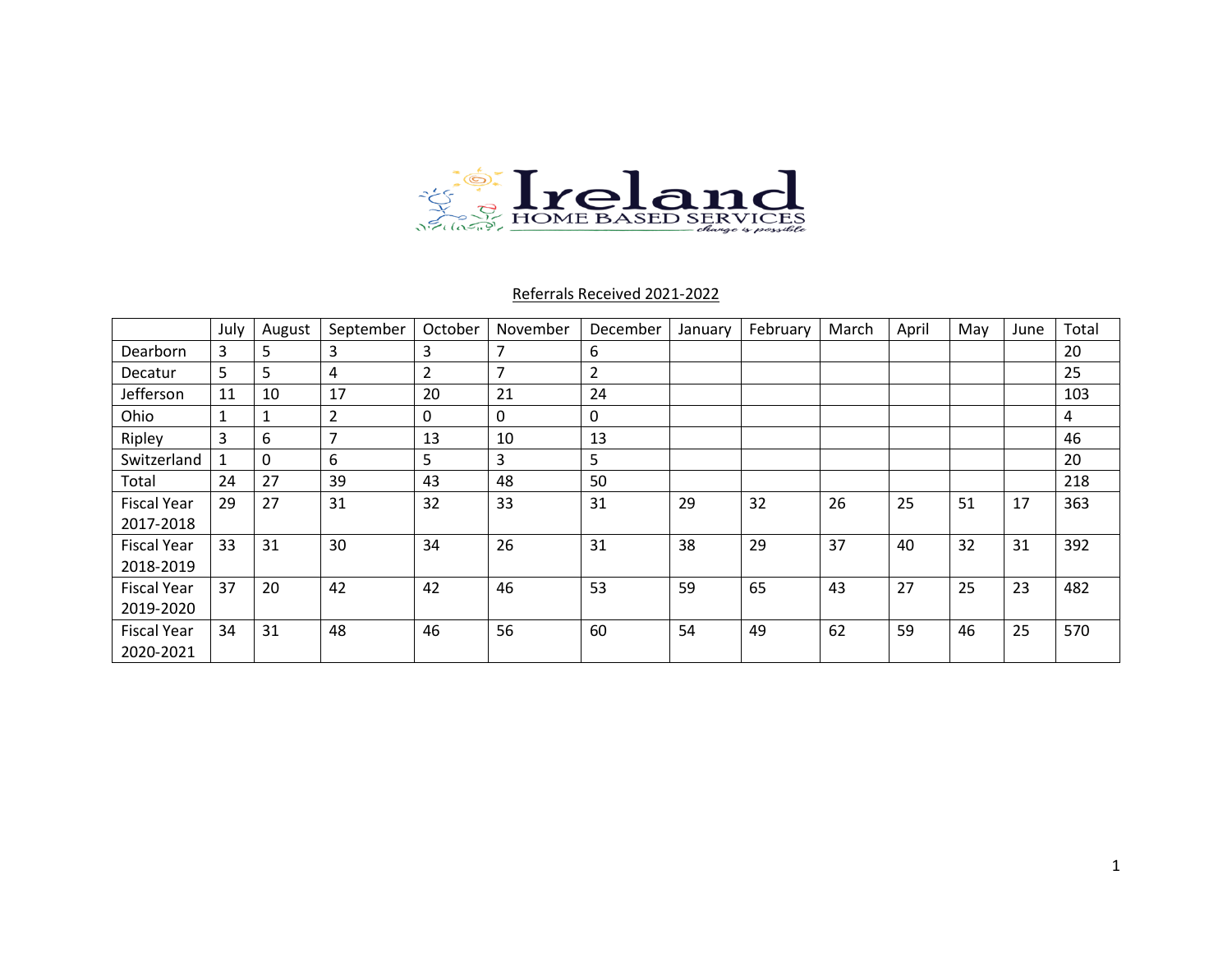#### Referrals Received 2021-2022

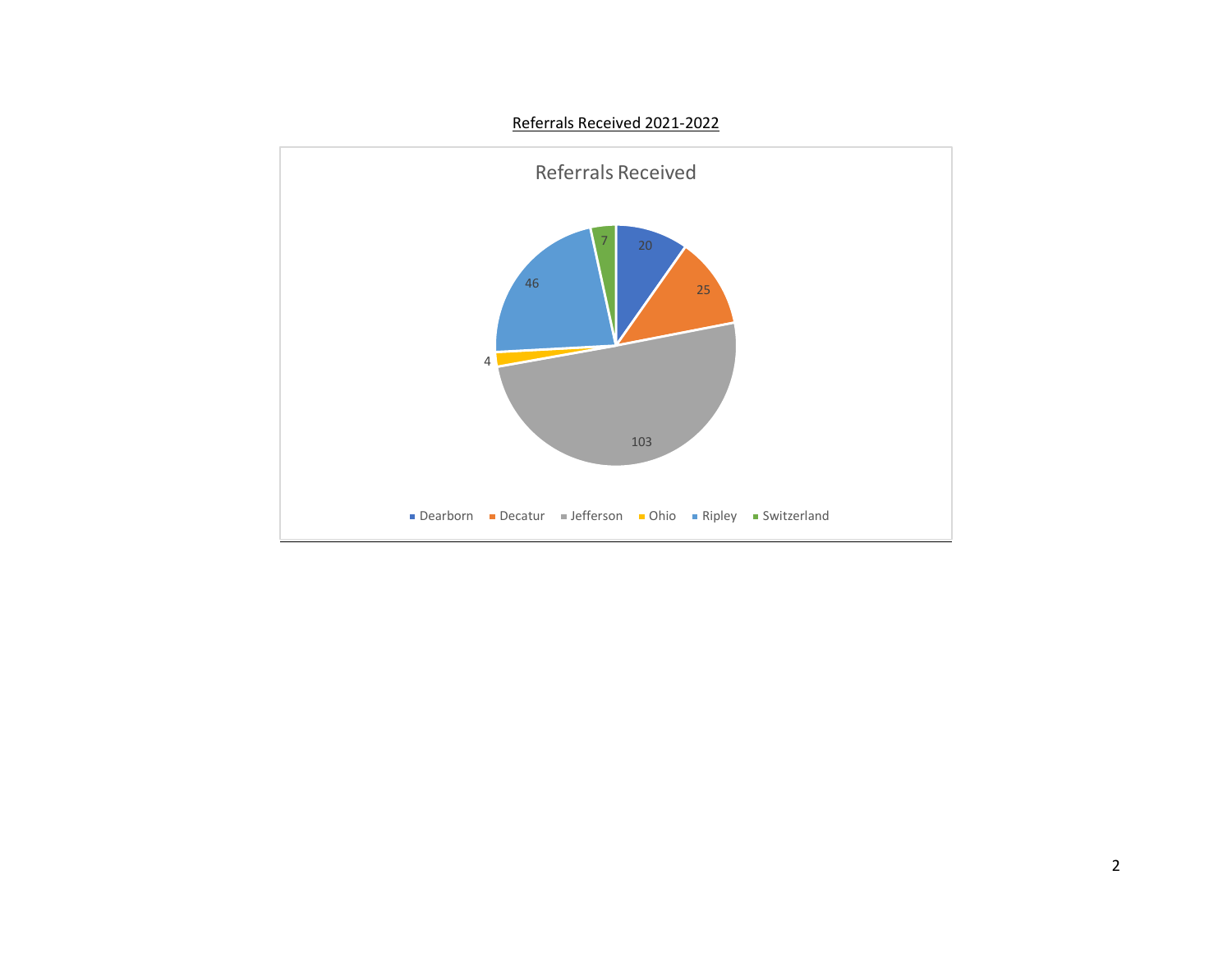### **Dearborn**

|                 | July        | August      | September | October | November | December | January | February | March | April | May | June | Total |
|-----------------|-------------|-------------|-----------|---------|----------|----------|---------|----------|-------|-------|-----|------|-------|
| <b>DCS</b>      | 3           | 4           |           | ∠       |          |          |         |          |       |       |     |      | 24    |
| Lawrenceburg    | $\mathbf 0$ | $\mathbf 0$ | 0         |         | 0        | υ        |         |          |       |       |     |      |       |
| High School     |             |             |           |         |          |          |         |          |       |       |     |      |       |
| Self            | 0           |             | 0         | 0       | 0        |          |         |          |       |       |     |      |       |
| St. Elizabeth's | 0           | $\mathbf 0$ | 0         | 0       | 0        |          |         |          |       |       |     |      |       |
| Hospital        |             |             |           |         |          |          |         |          |       |       |     |      |       |
|                 |             |             |           |         |          |          |         |          |       |       |     |      |       |
|                 |             |             |           |         |          |          |         |          |       |       |     |      |       |
|                 |             |             |           |         |          |          |         |          |       |       |     |      |       |
| Total           |             | -5          | З         | 3       |          | 6        |         |          |       |       |     |      | 27    |

|            | July | August | September | October   November | December | January | February | March | April | May | June | Total |
|------------|------|--------|-----------|--------------------|----------|---------|----------|-------|-------|-----|------|-------|
| <b>DCS</b> | 0    |        | 0         | 0                  |          |         |          |       |       |     |      |       |
|            |      |        |           |                    |          |         |          |       |       |     |      |       |
|            |      |        |           |                    |          |         |          |       |       |     |      |       |
|            |      |        |           |                    |          |         |          |       |       |     |      |       |
|            |      |        |           |                    |          |         |          |       |       |     |      |       |
|            |      |        |           |                    |          |         |          |       |       |     |      |       |
|            |      |        |           |                    |          |         |          |       |       |     |      |       |
| Total      | 0    |        | 0         | 0                  |          |         |          |       |       |     |      |       |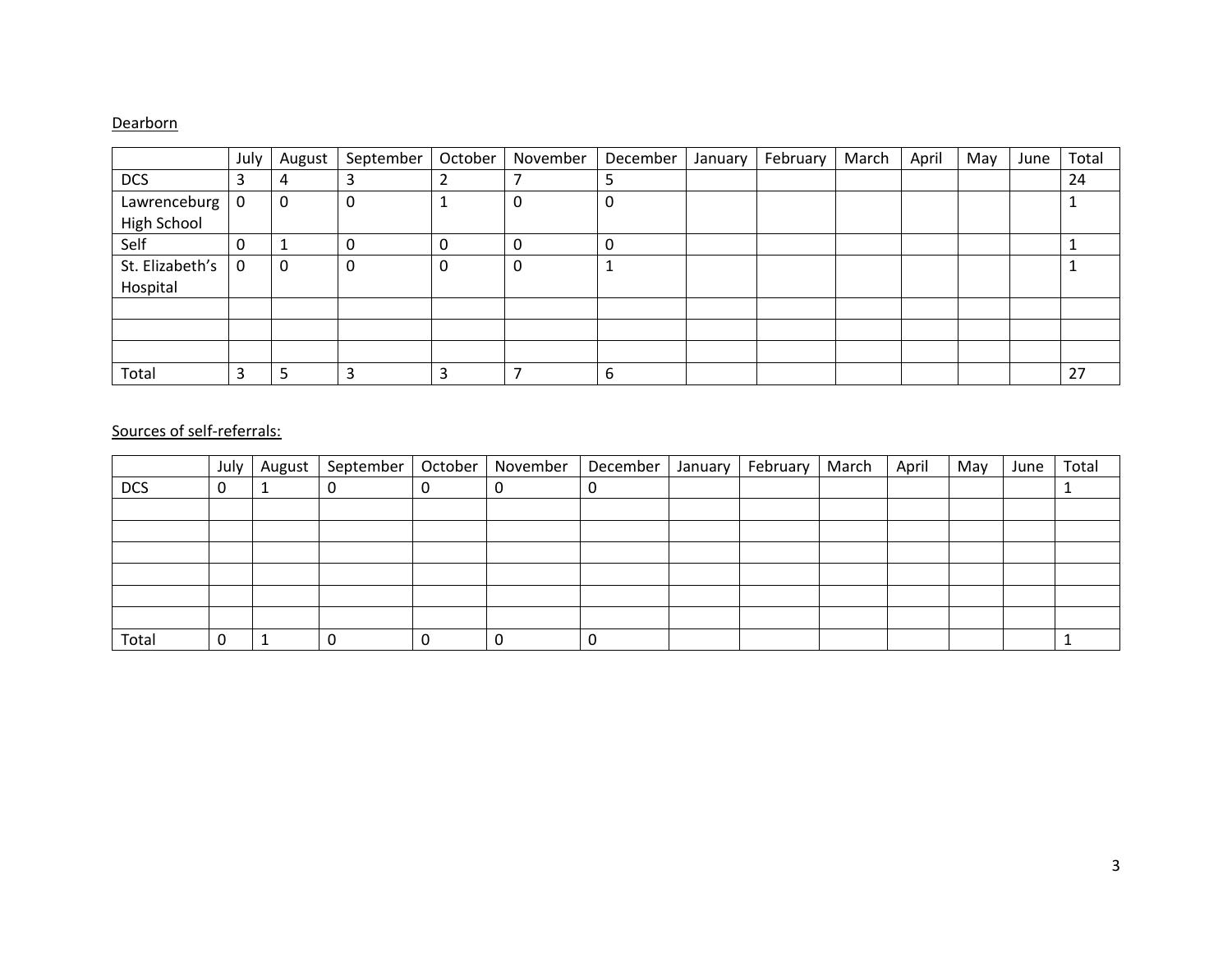#### **Decatur**

|            | July           | August      | September   | October | November       | December       | January | February | March | April | May | June | Total |
|------------|----------------|-------------|-------------|---------|----------------|----------------|---------|----------|-------|-------|-----|------|-------|
| <b>DCS</b> | 3              | 5           | 4           | ำ       | 2              | J.             |         |          |       |       |     |      | 17    |
| <b>MHP</b> | 0              | 0           | $\mathbf 0$ | 0       | 0              | 1<br>щ         |         |          |       |       |     |      | 1     |
| Pediatrics |                |             |             |         |                |                |         |          |       |       |     |      |       |
| Self       | $\overline{2}$ | $\mathbf 0$ | 0           | 0       | $\overline{2}$ | 0              |         |          |       |       |     |      | 4     |
| South      | 0              | 0           | $\mathbf 0$ | 0       | 3              | 0              |         |          |       |       |     |      | 3     |
| Decatur    |                |             |             |         |                |                |         |          |       |       |     |      |       |
| Elementary |                |             |             |         |                |                |         |          |       |       |     |      |       |
|            |                |             |             |         |                |                |         |          |       |       |     |      |       |
|            |                |             |             |         |                |                |         |          |       |       |     |      |       |
|            |                |             |             |         |                |                |         |          |       |       |     |      |       |
|            |                |             |             |         |                |                |         |          |       |       |     |      |       |
| Total      | 5              | 5           | 4           | ำ       | ⇁              | $\overline{2}$ |         |          |       |       |     |      | 25    |

|            | July          | August | September | October | November | December | January | February | March | April | May | June | Total |
|------------|---------------|--------|-----------|---------|----------|----------|---------|----------|-------|-------|-----|------|-------|
| <b>DCS</b> |               |        | υ         | υ       |          | 0        |         |          |       |       |     |      |       |
| Previous   |               | 0      | 0         | U       |          | 0        |         |          |       |       |     |      |       |
| Client     |               |        |           |         |          |          |         |          |       |       |     |      |       |
|            |               |        |           |         |          |          |         |          |       |       |     |      |       |
|            |               |        |           |         |          |          |         |          |       |       |     |      |       |
|            |               |        |           |         |          |          |         |          |       |       |     |      |       |
|            |               |        |           |         |          |          |         |          |       |       |     |      |       |
|            |               |        |           |         |          |          |         |          |       |       |     |      |       |
| Total      | ำ<br><u>L</u> | υ      |           | υ       |          |          |         |          |       |       |     |      | 4     |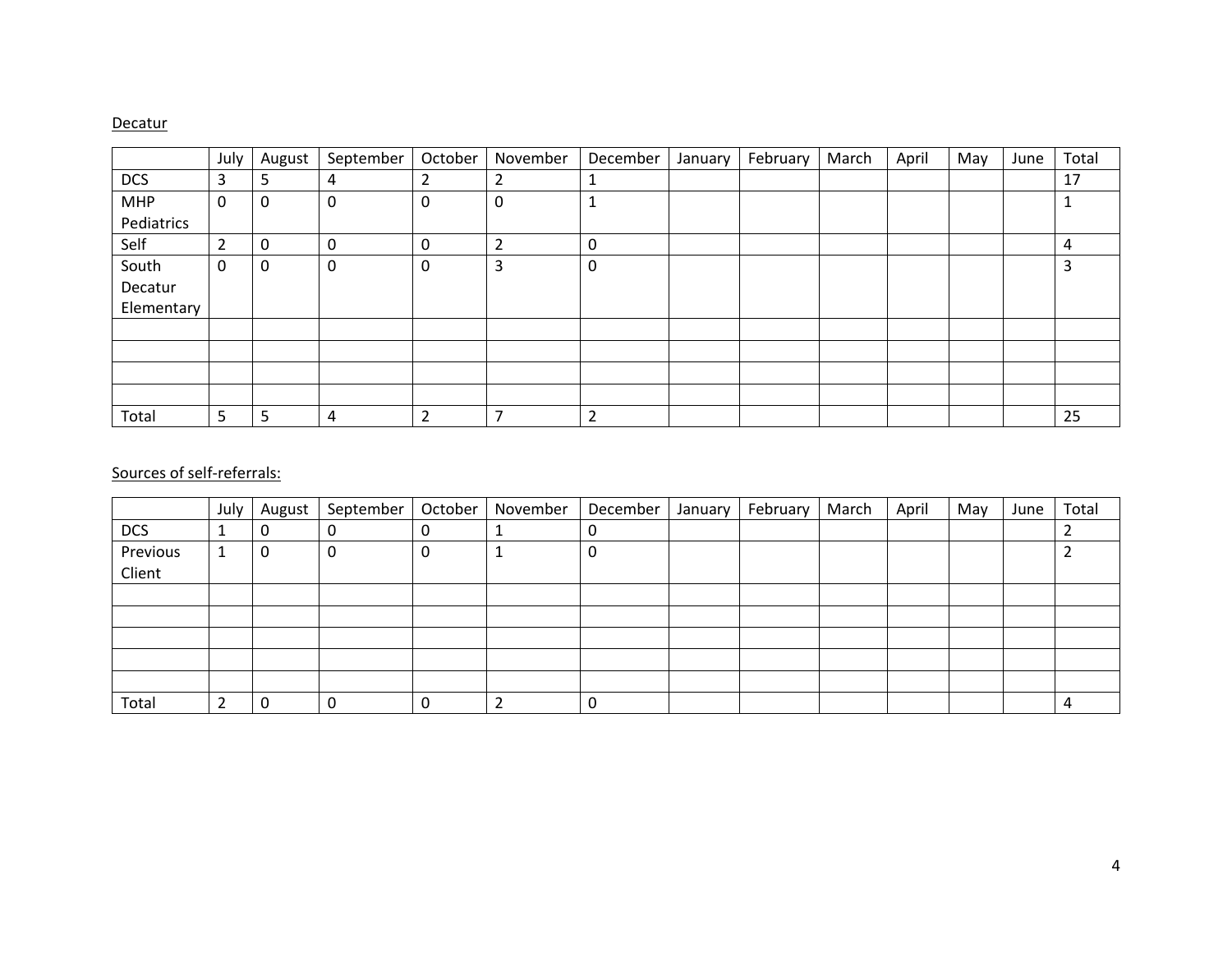### **Jefferson**

|             | July        | August         | September      | October | November       | December    | January | February | March | April | May | June | Total |
|-------------|-------------|----------------|----------------|---------|----------------|-------------|---------|----------|-------|-------|-----|------|-------|
| Anderson    | 0           | 0              | 0              | 1       | 0              | $\mathbf 0$ |         |          |       |       |     |      | T.    |
| Elementary  |             |                |                |         |                |             |         |          |       |       |     |      |       |
| <b>DCS</b>  | 10          | 8              | 12             | 11      | 15             | 6           |         |          |       |       |     |      | 62    |
| Jefferson   | $\mathbf 0$ | 0              | $\overline{2}$ | 1       | $\overline{2}$ | 16          |         |          |       |       |     |      | 21    |
| Co          |             |                |                |         |                |             |         |          |       |       |     |      |       |
| Probation   |             |                |                |         |                |             |         |          |       |       |     |      |       |
| Lexington   | $\mathbf 0$ | 0              | 0              | 1       | $\mathbf 0$    | $\mathbf 0$ |         |          |       |       |     |      | T     |
| Elementary  |             |                |                |         |                |             |         |          |       |       |     |      |       |
| Self        | 1           | $\overline{2}$ | $\overline{2}$ | 6       | 4              | 2           |         |          |       |       |     |      | 17    |
| Switzerland | 0           | 0              | $\mathbf 1$    | 0       | 0              | 0           |         |          |       |       |     |      |       |
| Co          |             |                |                |         |                |             |         |          |       |       |     |      |       |
| Probation   |             |                |                |         |                |             |         |          |       |       |     |      |       |
|             |             |                |                |         |                |             |         |          |       |       |     |      |       |
| Total       | 11          | 10             | 17             | 20      | 21             | 24          |         |          |       |       |     |      | 103   |

|                   | July        | August         | September | October | November       | December | January | February | March | April | May | June | Total |
|-------------------|-------------|----------------|-----------|---------|----------------|----------|---------|----------|-------|-------|-----|------|-------|
| 211               | щ           | 0              | 0         | 0       | 0              | 0        |         |          |       |       |     |      |       |
| <b>DCS</b>        | $\mathbf 0$ | 0              |           | 0       | $\mathbf{1}$   | 0        |         |          |       |       |     |      |       |
| <b>IHBS</b> staff | 0           | 0              | 0         | 0       | $\Omega$       |          |         |          |       |       |     |      |       |
| Lawyer            | 0           | 0              | 0         | 0       | $\mathbf 0$    |          |         |          |       |       |     |      |       |
| Family/Friend     | 0           | $\mathbf 0$    | 0         |         | 1              | 0        |         |          |       |       |     |      |       |
| Previous          | 0           | $\overline{2}$ | ш         | 3       | $\overline{2}$ | 0        |         |          |       |       |     |      | 8     |
| Client            |             |                |           |         |                |          |         |          |       |       |     |      |       |
| School            | 0           | 0              | 0         | 1       | 0              | 0        |         |          |       |       |     |      |       |
| Counselor         |             |                |           |         |                |          |         |          |       |       |     |      |       |
| WIC office        | $\Omega$    | 0              | 0         |         | $\mathbf 0$    | 0        |         |          |       |       |     |      |       |
|                   |             |                |           |         |                |          |         |          |       |       |     |      |       |
| Total             |             | $\overline{2}$ | 2         | 6       | 4              | ำ        |         |          |       |       |     |      | 17    |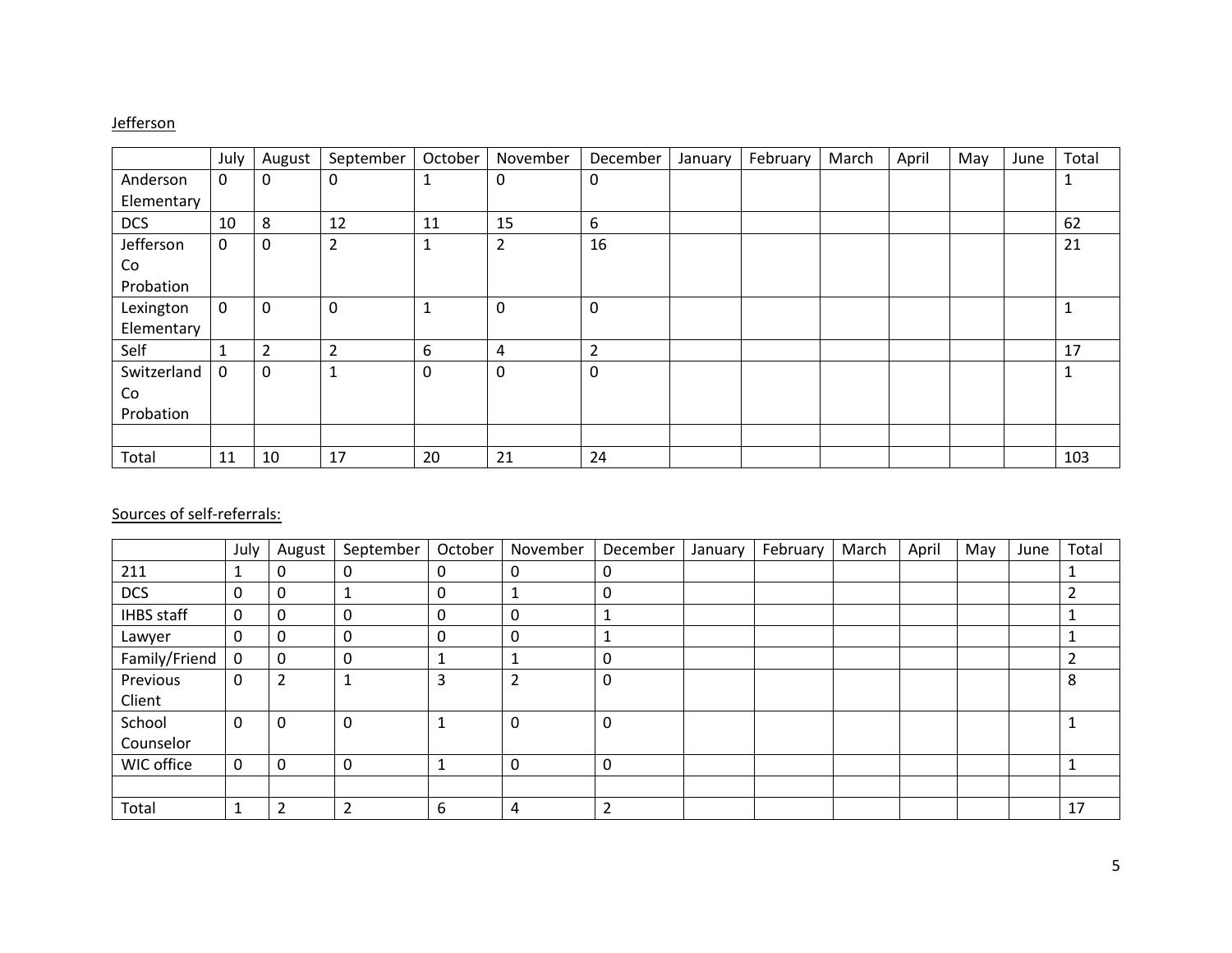## Ohio

|             | July        | August | September | October | November | December | January | February | March | April | May | June | Total |
|-------------|-------------|--------|-----------|---------|----------|----------|---------|----------|-------|-------|-----|------|-------|
| <b>DCS</b>  | 1           | 0      |           |         | л.       | υ        |         |          |       |       |     |      |       |
| Self        | 0           |        | 0         |         | 0        | U        |         |          |       |       |     |      |       |
| Switzerland | $\mathbf 0$ | 0      |           | 0       | 0        | 0        |         |          |       |       |     |      |       |
| Co          |             |        |           |         |          |          |         |          |       |       |     |      |       |
| Probation   |             |        |           |         |          |          |         |          |       |       |     |      |       |
|             |             |        |           |         |          |          |         |          |       |       |     |      |       |
|             |             |        |           |         |          |          |         |          |       |       |     |      |       |
|             |             |        |           |         |          |          |         |          |       |       |     |      |       |
|             |             |        |           |         |          |          |         |          |       |       |     |      |       |
| Total       | 1           |        | ົ         | 0       | 0        | 0        |         |          |       |       |     |      | 4     |

|               | July | August | September   October |   | November | December <sup>1</sup> | January | February | March | April | May | June | Total |
|---------------|------|--------|---------------------|---|----------|-----------------------|---------|----------|-------|-------|-----|------|-------|
| Family/friend | 0    |        |                     | 0 |          | 0                     |         |          |       |       |     |      |       |
|               |      |        |                     |   |          |                       |         |          |       |       |     |      |       |
|               |      |        |                     |   |          |                       |         |          |       |       |     |      |       |
|               |      |        |                     |   |          |                       |         |          |       |       |     |      |       |
|               |      |        |                     |   |          |                       |         |          |       |       |     |      |       |
|               |      |        |                     |   |          |                       |         |          |       |       |     |      |       |
|               |      |        |                     |   |          |                       |         |          |       |       |     |      |       |
| Total         |      |        |                     | 0 |          | 0                     |         |          |       |       |     |      |       |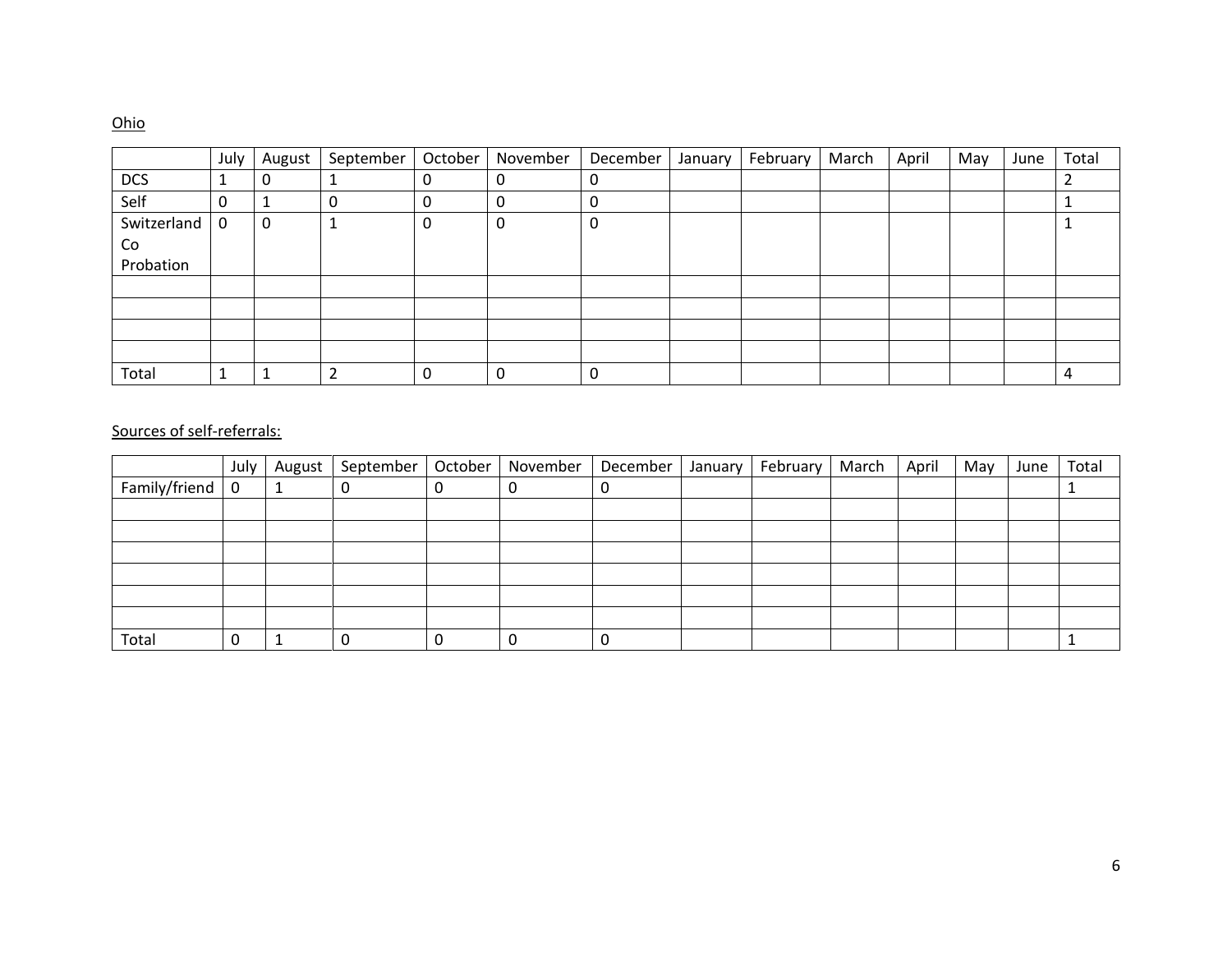# Ripley

|                   | July        | August       | September        | October        | November       | December     | January | February | March | April | May | June | Total        |
|-------------------|-------------|--------------|------------------|----------------|----------------|--------------|---------|----------|-------|-------|-----|------|--------------|
| <b>Batesville</b> | 0           | $\mathbf 0$  | $\boldsymbol{0}$ | $\mathsf 0$    | $\mathbf{1}$   | $\mathbf 0$  |         |          |       |       |     |      | 1            |
| Community         |             |              |                  |                |                |              |         |          |       |       |     |      |              |
| School            |             |              |                  |                |                |              |         |          |       |       |     |      |              |
| <b>DCS</b>        | 3           | 5            | 4                | $\overline{7}$ | $\overline{7}$ | 10           |         |          |       |       |     |      | 36           |
| Juvenile          | 0           | $\mathbf 0$  | $\mathbf 0$      | $\mathbf 1$    | $\mathbf 0$    | $\mathbf 0$  |         |          |       |       |     |      | 1            |
| Probation         |             |              |                  |                |                |              |         |          |       |       |     |      |              |
| Milan             | 0           | $\mathbf 0$  | $\mathbf 0$      | $\pmb{0}$      | $\mathbf{1}$   | $\pmb{0}$    |         |          |       |       |     |      | $\mathbf{1}$ |
| Elementary        |             |              |                  |                |                |              |         |          |       |       |     |      |              |
| Ripley Co         | $\mathbf 0$ | $\mathsf 0$  | $\mathbf 0$      | $\pmb{0}$      | $\mathbf{1}$   | $\mathsf{3}$ |         |          |       |       |     |      | 4            |
| Court             |             |              |                  |                |                |              |         |          |       |       |     |      |              |
| Services          |             |              |                  |                |                |              |         |          |       |       |     |      |              |
| Self              | 0           | $\mathbf{1}$ | $\overline{2}$   | 5              | $\mathbf 0$    | $\mathbf 0$  |         |          |       |       |     |      | 8            |
| South             | 0           | $\mathbf 0$  | $\mathbf{1}$     | $\mathbf 0$    | $\mathbf 0$    | $\pmb{0}$    |         |          |       |       |     |      | $\mathbf 1$  |
| Ripley            |             |              |                  |                |                |              |         |          |       |       |     |      |              |
| Elementary        |             |              |                  |                |                |              |         |          |       |       |     |      |              |
|                   |             |              |                  |                |                |              |         |          |       |       |     |      |              |
|                   |             |              |                  |                |                |              |         |          |       |       |     |      |              |
| Total             | 3           | 6            | 7                | 13             | 10             | 13           |         |          |       |       |     |      | 52           |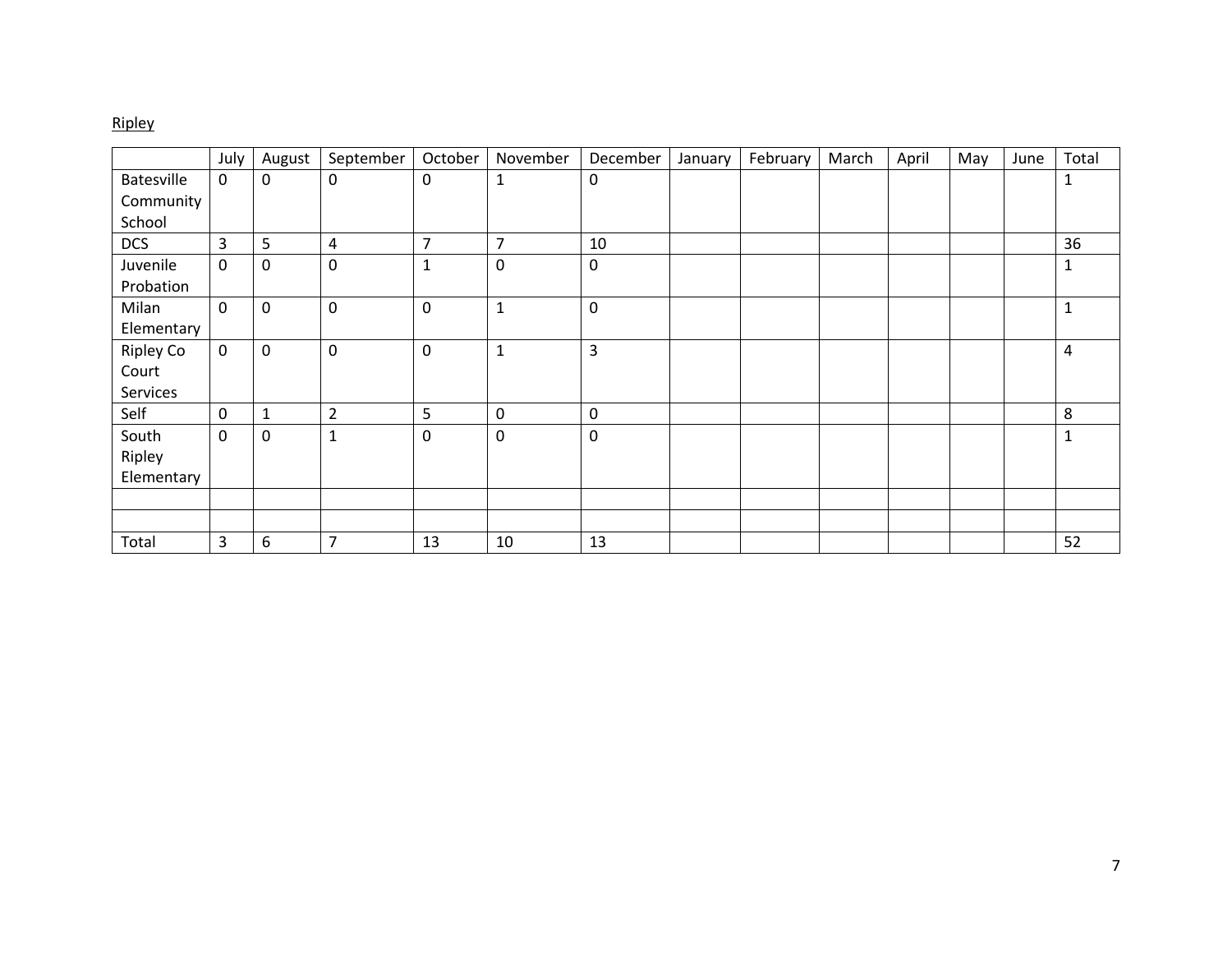|               | July | August | September | October | November | December | January | February | March | April | May | June | Total |
|---------------|------|--------|-----------|---------|----------|----------|---------|----------|-------|-------|-----|------|-------|
| <b>CMHC</b>   | 0    |        |           | 0       |          | 0        |         |          |       |       |     |      |       |
| <b>DCS</b>    | 0    | 0      | 0         |         |          | 0        |         |          |       |       |     |      |       |
| Family/Friend | 0    | 0      | 0         |         |          | 0        |         |          |       |       |     |      |       |
| Previous      | 0    | 0      | л         | 2       | 0        | 0        |         |          |       |       |     |      |       |
| Client        |      |        |           |         |          |          |         |          |       |       |     |      |       |
| South Ripley  | 0    | 0      |           | 0       | 0        | 0        |         |          |       |       |     |      |       |
| Elementary    |      |        |           |         |          |          |         |          |       |       |     |      |       |
|               |      |        |           |         |          |          |         |          |       |       |     |      |       |
|               |      |        |           |         |          |          |         |          |       |       |     |      |       |
| Total         | 0    |        |           |         |          | 0        |         |          |       |       |     |      | 8     |